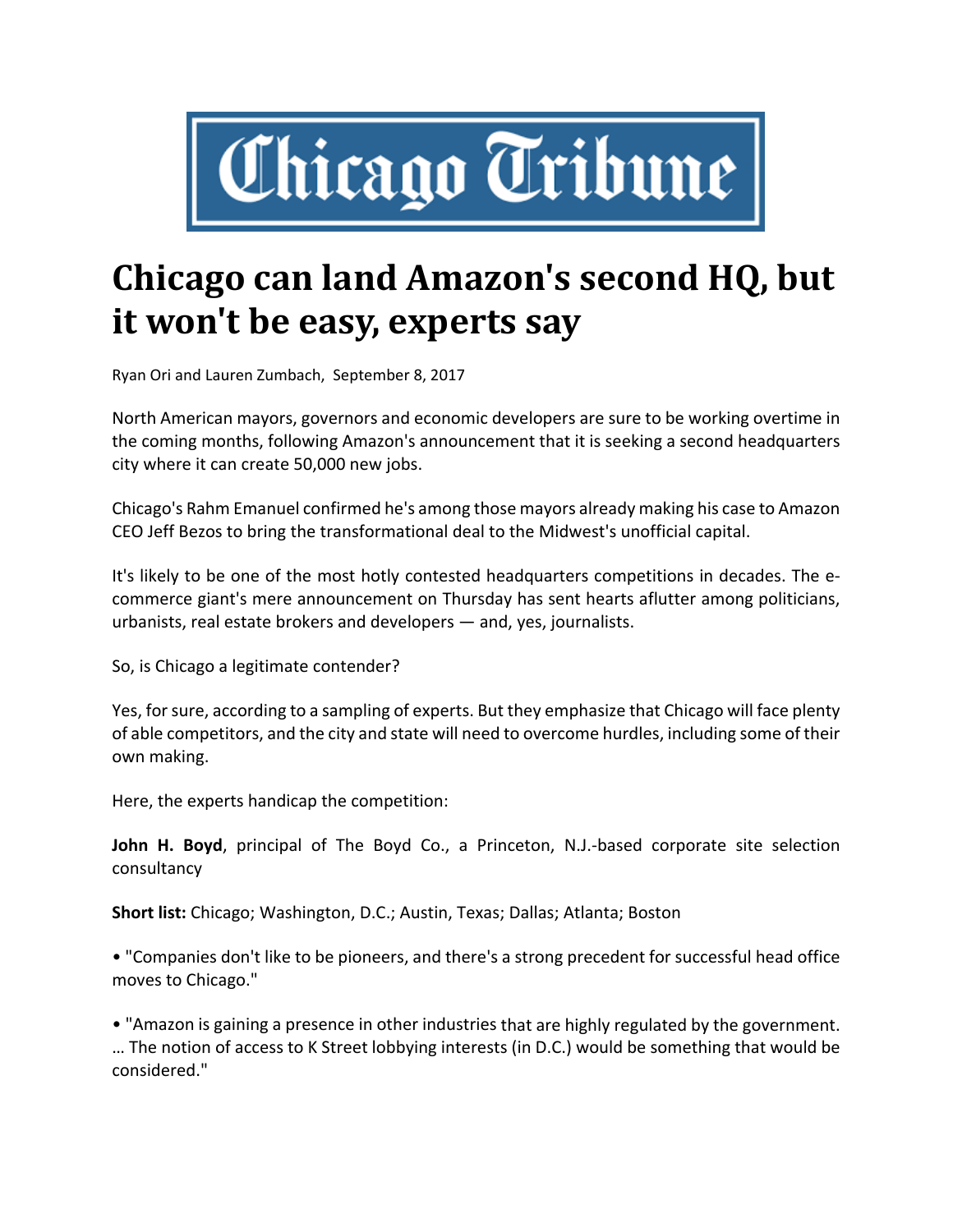• "Atlanta has a very positive business climate, with low operating costs for a market of its size. A head office in Atlanta would be anywhere from 20‐25 percent less expensive than Seattle, and there's a robust incentive program."

• "Boston went through this attracting the GE headquarters about a year ago, so they have their game plan together, along with the intellectual capital at the universities."

**Richard Florida**, professor and director of cities at University of Toronto's Rotman School of Management's Martin Prosperity Institute; co-founder and editor-at-large of The Atlantic's CityLab; author of several books including "The Rise of the Creative Class"

**Short list:** Washington, D.C.; Toronto; Chicago; Denver; Philadelphia

• "The biggest predictor of headquarters location is where the CEO has a house. Bezos bought a \$23 million one in D.C., and he also owns The Washington Post."



• "They want urbanity, as well as a good airport."

 *Where will Amazon put its second headquarters? These cities might have a shot.*

**Mark Sweeney**, senior principal with Greenville, S.C.‐based site selection and economic development consultancy McCallum Sweeney Consulting

**Short list:** Atlanta, Chicago, Dallas, Boston, New York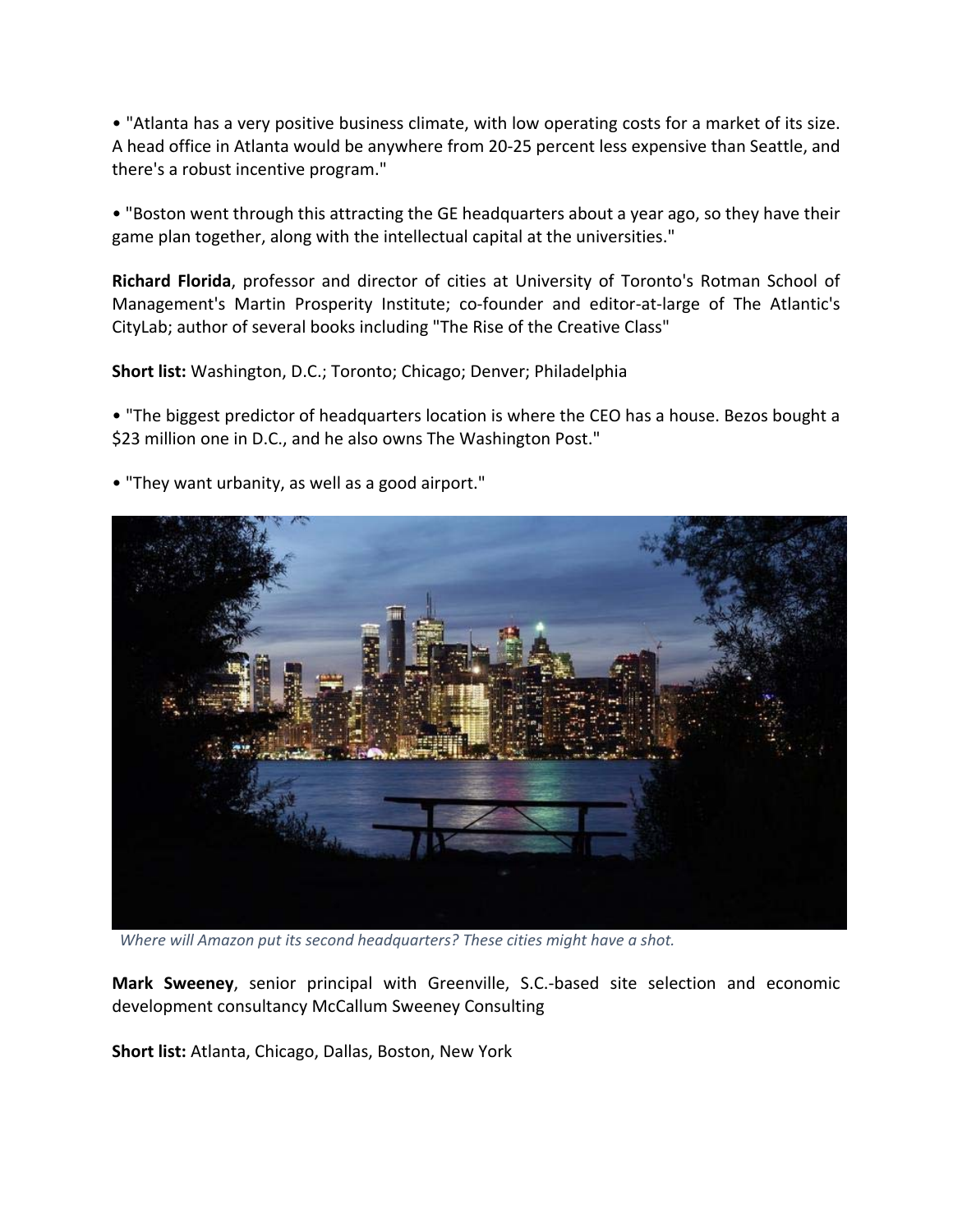• "(Atlanta, Chicago and Dallas) have some of the best air service east of the Rockies, and that's very important. International air service is also an indicator of an international business community, international population, and the ability to recruit from a global standpoint."

**Raymond Walker**, Atlanta‐based executive vice president and national director of site selection services at commercial real estate brokerage Colliers International

**Short list:** Atlanta, Dallas, Houston, Phoenix

• "They will definitely be looking for a younger‐type population, where people with technical backgrounds are entering the workforce from higher education."

• "A big issue is going to be the business climate and what the tax policies are, both at the municipal and state level. While Chicagoans may think they're a great location to land a project like this, their budget problems and tax issues would suggest they're not going to be as competitive as areas like Atlanta or Dallas. That doesn't mean they can't mitigate issues those with an incentives package, but they're inherently at a disadvantage."



A three-domed building is under construction in April 2017 as part of Amazon's Seattle campus. The ecommerce giant said Sept. 7, 2017, that it will build another headquarters in North America to house as *many as 50,000 employees, and cities are vying for the hone – and jobs.*

 **Steve Weitzner**, principal with Silverlode Consulting, a Cleveland‐based site selection and economic development consulting firm

**Short list:** Chicago, Denver, Atlanta, New York, Toronto